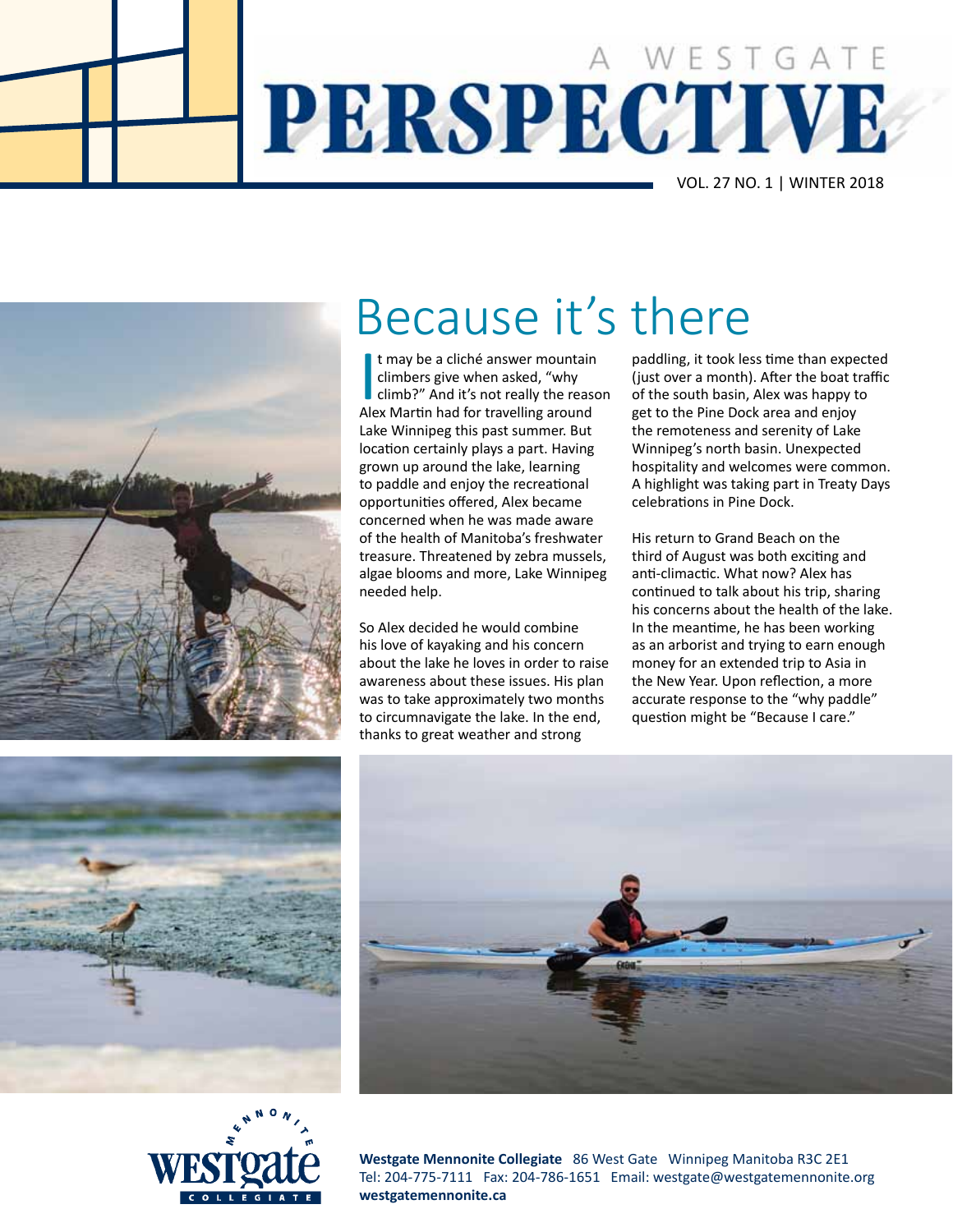#### Sports News

**Cross Country** Neither rain, nor snow, nor sleet, nor hail...because we ran in all of that this season (well, not hail). Westgate's Cross-Country teams had one of the coldest training seasons in recent memory, and were rewarded with running the SCAC Zone Finals race in blizzard-like conditions. The JV Girls started running in

sleet, and by the time the Varsity Boys ran, we had transitioned to large fluffy snowflakes and a couple of inches of snow on the ground. Because Cross-Country is 90% physical and 90% mental (we always give 180%), we persevered – and made it to Provincials, held at Roseisle. It was a tough



by now.





course, but a beautiful day – in terms of weather, and in terms of our results. The JV Boys took gold, the Varsity Boys won silver, and the JV Girls won bronze. One of each! It sounds nice, and it was nice. Thanks to all our runners, who may or may not have caught their breath



**THANKS TO BEN MILLER** ('14) for leading a summer basketball camp for our grade 6-8 students this past summer. Ben is in his last year at Acadia University, leading his basketball team as point guard.

**JOE MCCALLUM** ('19) was recognized at the 2018 Canadian Ultimate Championships in Brampton, ON as an All Star in the Junior Open Division. Joe was awarded for his leadership and skills as handler for his team. When asked what the Spirit of the Game means to him, Joe replied: "It means playing hard and playing with intensity. But, it also means not allowing the score to dictate the kind of attitude that you play with or the respect you show to other players."

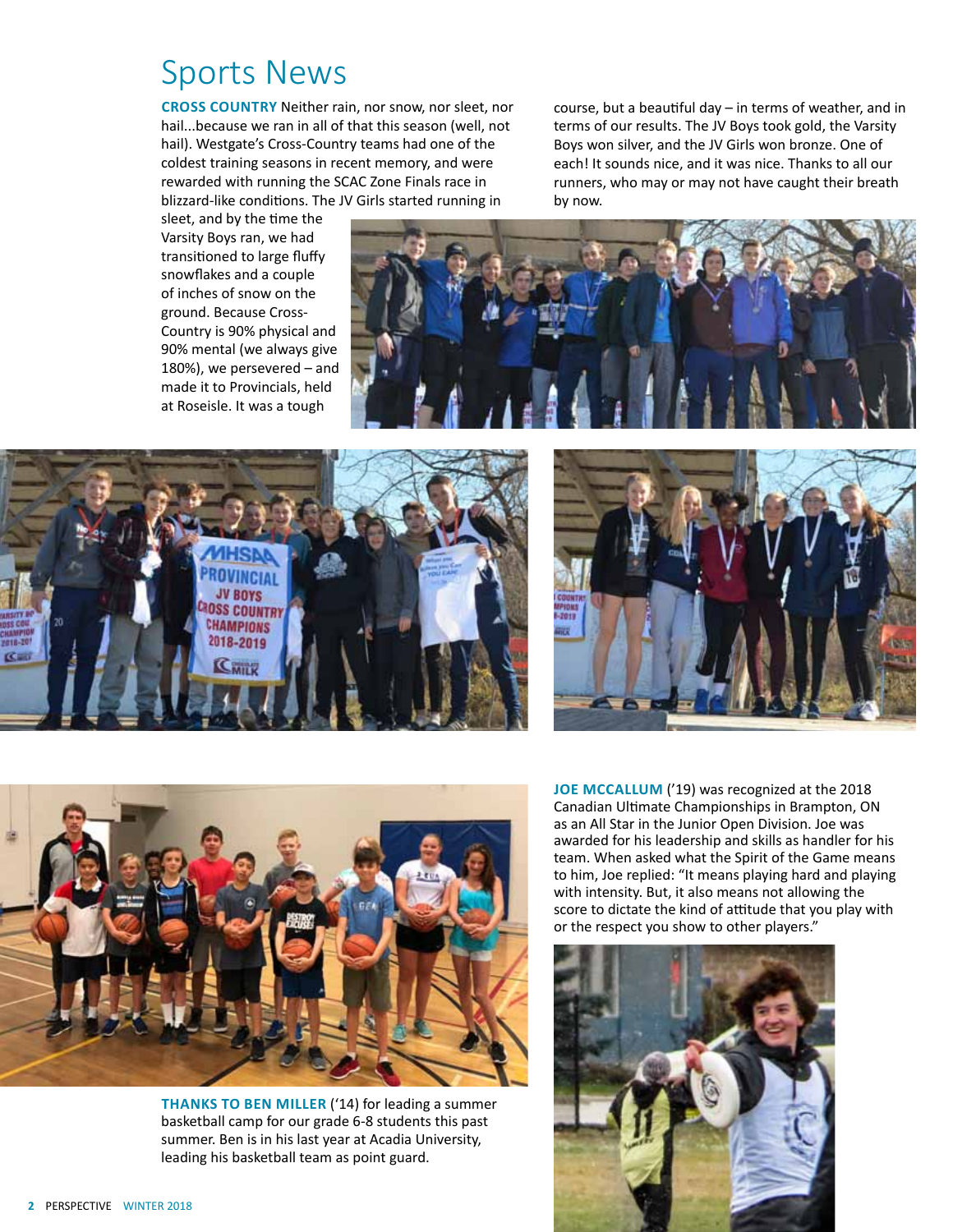







TOP: JV Girls and Boys from Provincials: JV Boys - Gold Medal; JV Girls - 4<sup>TH</sup> Place

MIDDLE LEFT: Grade 8 Girls MCSAA Tier 2 Champions

MIDDLE RIGHT: Grade 8 Boys MCSAA Tier 1 Champions Tier 1

BOTTOM: Grade 9 Boys Champions

**THANK YOU** to all our coaches for their hard work and dedication throughout the season.



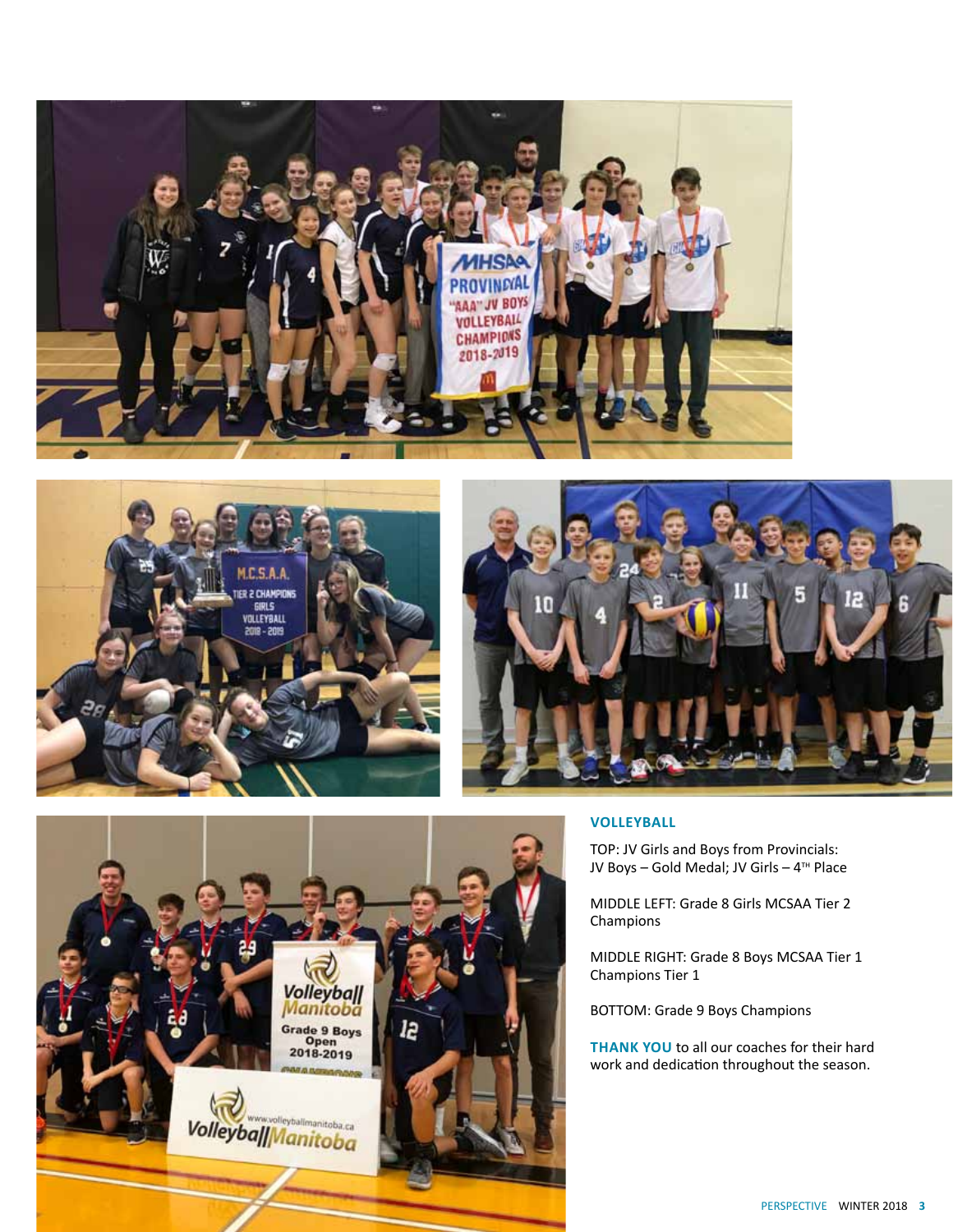





**BOB HUMMELT** was nominated and unanimously voted to receive the award for Outstanding Administrator from the Manitoba Band Association from a large panel of MBA Board members. He was honoured at the Annual General Meeting held on October 19 at SAGE. Bob and wife Cathy both attended the luncheon where his massive support of the arts, and all the school, were lauded in a speech. Given that Bob himself had a limited experience with music education as a student, his unending support of the programs are all the more impressive!

**sara klassen** ('21) received the Medal for Excellence from Conservatory Canada for the highest mark in Manitoba on her Grade 7 practical piano exam in 2018 as well as the Medal for Excellence for receiving the highest mark in Manitoba for her Level 4 Theory written exam. She had the honour of having respected Canadian composer Chris Norton (in the picture) present her medals. We, of course, are very proud of her achievements, and are thankful for her terrific teachers (Madeline Hildebrand, piano; Nicole Froese, theory) and for the fabulous music community and teachers at Westgate that help instill the love of music and opportunities to grow and perform!

**anya repko** ('20) competed at the recent Comic Con convention and, with two other competitors, won Best in Show. All winners received \$500, a plaque and a table to sell their wares at next year's event. Anya (on the right) designed and built her entire costume herself.

# Awards Peace Pole



In June, Westgate's junior and senior councils got together to plant a peace pole in front of our school. This was not done without quite a bit of thought. As a Mennonite school, we thought that this peace pole would stand as our flag pole, that our allegiance is to something higher than simply our nationality, but that we will stand with people all over the world who have pledged to live lives of peace and work nonviolently towards justice. The languages represented on our peace pole could not be all-encompassing but we chose eight languages that connect to our school community, the land that our school rests on, and our constituency churches: English, Cree, French, German, Spanish, Korean, Arabic, and Hebrew.

# Building Bridges 2018

This September, Westgate once again hosted students from the Mar Elias School in northern Israel. It is the fourth time Westgate has participated in this project and it was once again a rich experience for our community. Eleven Palestinian Muslim and Christian students joined our school and also connected with Rockway Mennonite Collegiate in Ontario. These students enjoyed everything from a visit to Niagara Falls to a tranquil time at a cottage in the Whiteshell. In March of 2019, twenty eight Westgate students will be hosted by the Palestinian students and the exchange will come full circle. We have been blessed with this connection with Mar Elias school, a school which is working hard to stand against the divisions in our world by being one of the only schools in Israel with Muslim, Christian, and Jewish teachers.



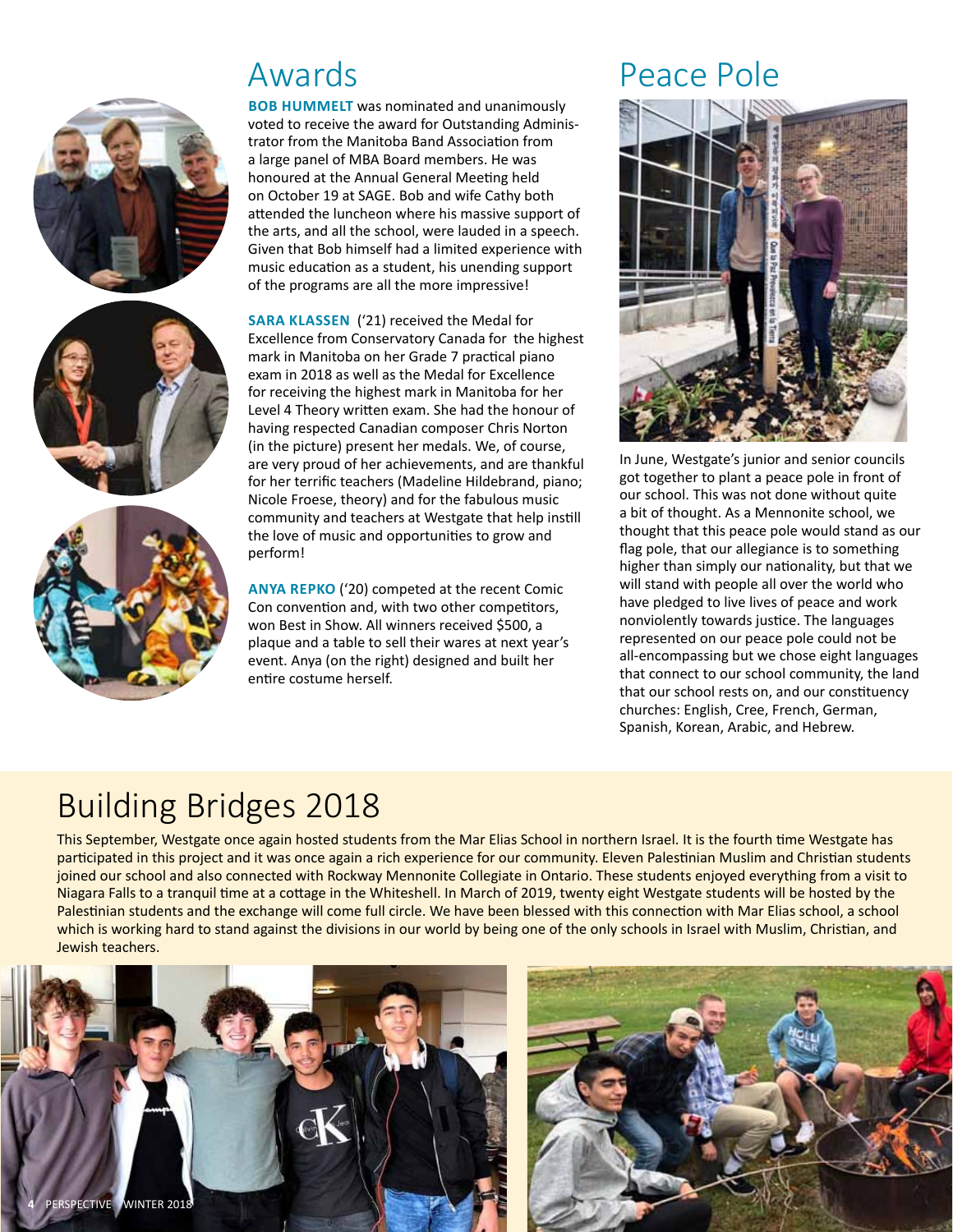## Reunions







# New Staff

**PAUL DYCK** ('11) is launching his teaching career at Westgate by leading our Grade 6 class through the rigours of mathematics and through the verb conjugations of the French language. Paul's athletic, musical and wilderness experience will be an asset to the school's diverse co-curricular programs.

#### **alexis dirks**

('00) joins the office staff as **Community** Relations Coordinator. She earned her Masters at Glasgow School of Fine Arts and has held successful shows of her work from Europe to the Exchange District.

Alexis will bring a unique eye to our print and digital communication presence and will assist committees in many events our school hosts.

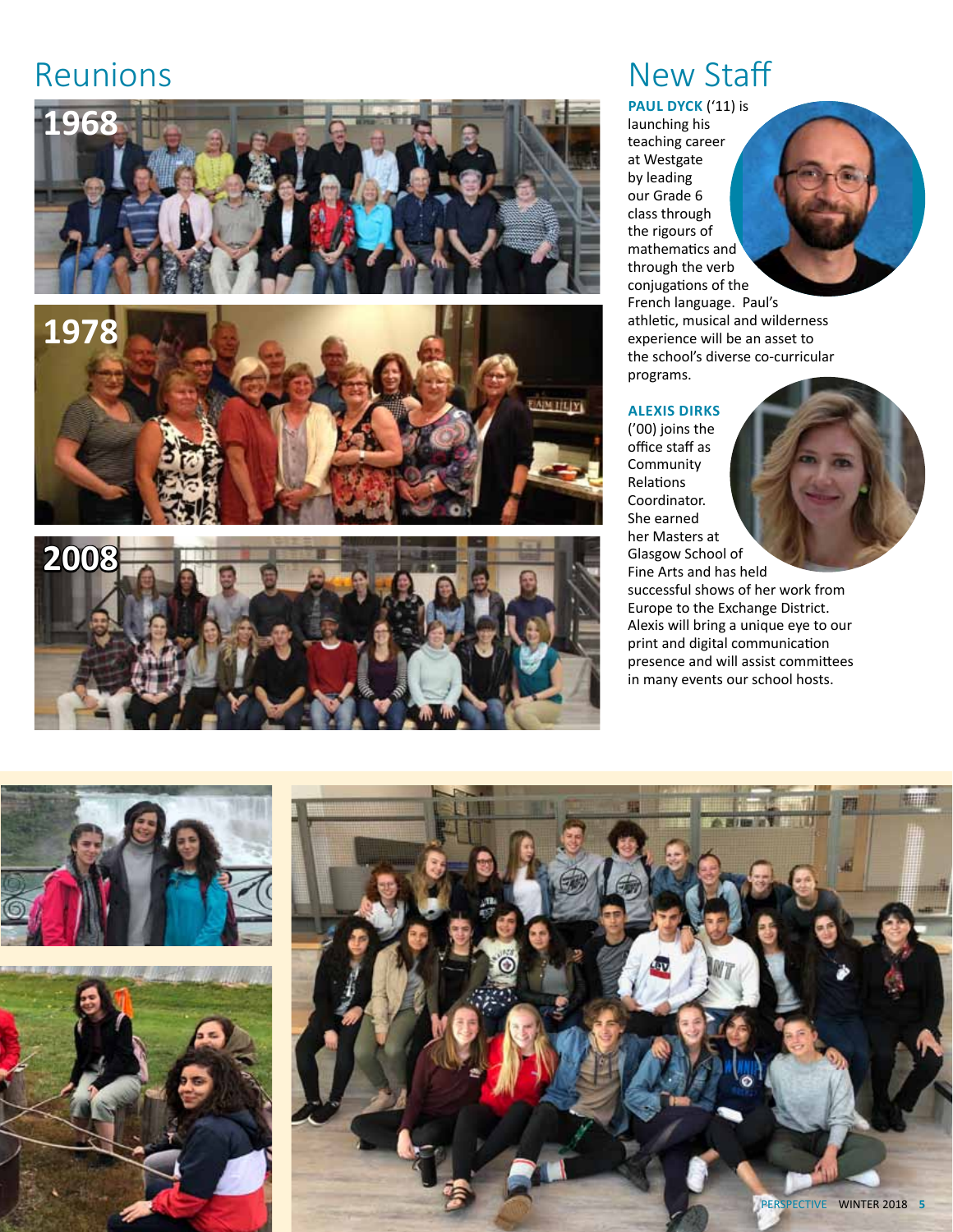### Alumni News

**andreas rutkauskas** ('98) is a professional artist, working primarily in photography. He has lived all across Canada, and exhibits his work in galleries and museums both in Canada and Internationally. He began his artistic education at the University of Manitoba's School of Art, earning a Bachelor's Degree in Fine Art. From there, Andreas moved to Montreal and received a Master's Degree in Fine Arts from Concordia in 2007. He has worked

at the Banff Centre for Arts and Creativity, the Alberta College of Art + Design, and is currently a lecturer at the University of British Columbia's Okanagan campus in Kelowna. When not attending to his teaching duties, Andreas focuses on his own art practice and also takes advantage of life in the mountains where he rock climbs, mountain bikes, and skis. Andreas has received a number of prestigious awards and grants for his projects over the years, and his work can be viewed online at: www. andreasrutkauskas.com

#### **CAMP WORKERS FROM WESTGATE**

Many of our Westgate Alumni were involved in leadership positions at our Camps with Meaning this summer:

- Nadya Langelotz ('15) and Jonathan Froese ('15) – Summer Program Directors (SPD) at Camp Assiniboia
- Jon Pankratz ('15) SPD at Camp Koinonia
- Lara Penner-Goeke ('15) Servant Leader in Training Director
- Janet (Durksen '92) Peters Associate Program Director
- Kate Berg ('15) Day Camp Director



### In Memorium



**thomas epp** ('04) died unexpectedly on June 22, 2018. Thomas was a loving, kind, passionate, generous and loyal man who was committed to his family, friends and faith. He was intelligent, charismatic, adventurous and quick-witted. He loved working with children, and looked forward to becoming an early years teacher. Thomas was an energetic force in many people's lives, and he was always the life of the party.

His years at Westgate were important to him, and he maintained strong friendships with many of his classmates and teachers in the 14 years between his graduation and death. We miss him dearly.  *– Aaron Epp ('02)*



**richelle burchill** ('14) arrived at Westgate in September 2010, age 14, with her long curly brown hair, not sure exactly what to expect and unknown to anyone. Averted eyes and shy smiles lasted only days before the question, do you want to walk home with us? The following four years were a blur of laughter, tears, yelling in the night to singing for the sunrise. She was a friend to everyone she met. She was always starting something, a project, a conversation, an adventure. Anyone in close proximity to her was sure to feel

included in a great scheme, and always she was laughing, a laugh that couldn't be held back. She created beautiful things and curated her life like a gallery. When moments play over my mind or I try to think of the words, I can only hear her laughing.

 *– Emma Berg ('14)*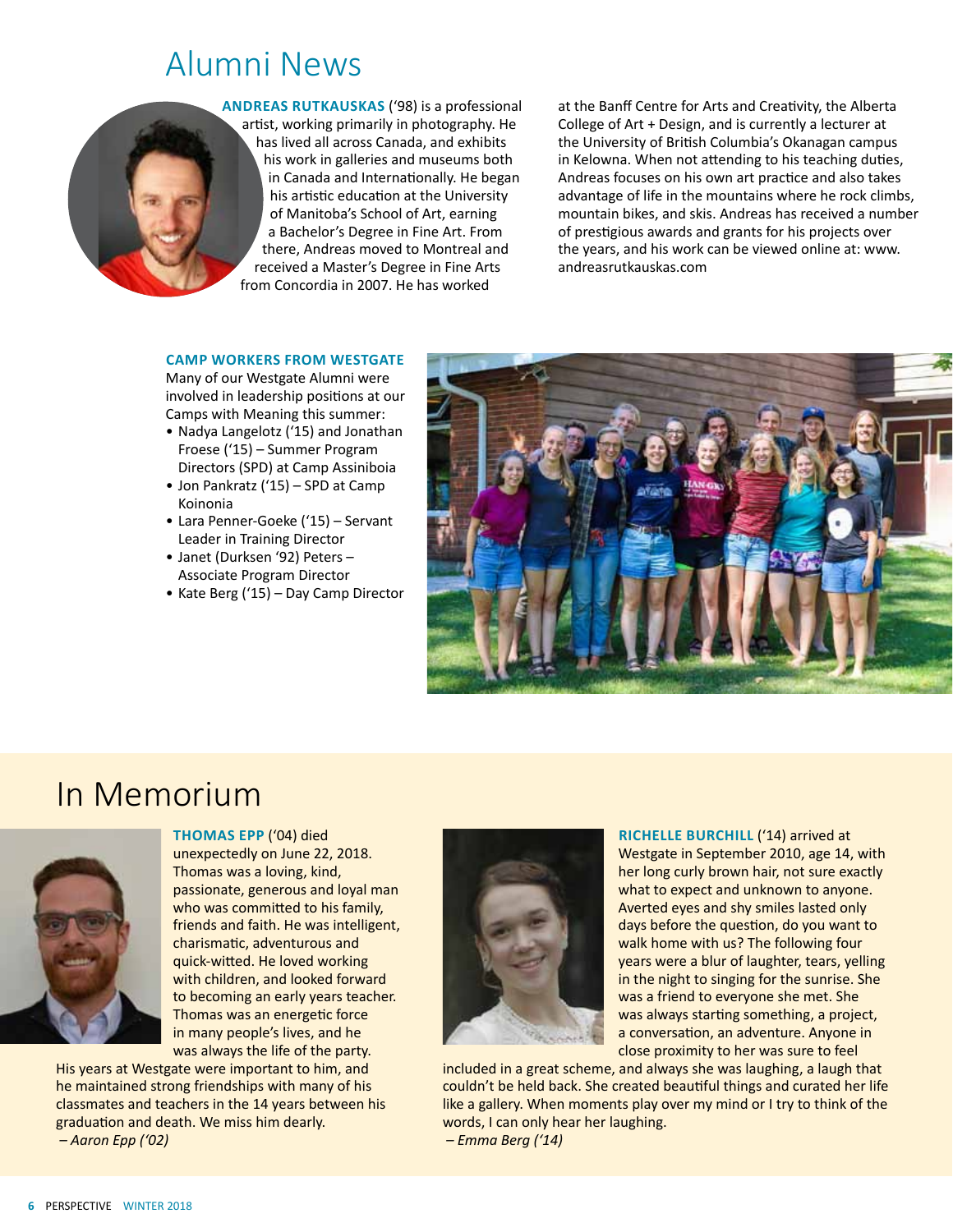**arista ryback** ('10) and her teaching partner Dave Day received the 2017-2018 PHE Manitoba Innovators Award recognizing their exemplary work in physical health and education in Manitoba, as presented by the Physical & Health Educators (PHE) of Manitoba on October 19, 2018. The award is for the creation of a

new 11/12 Phys Ed model that is choice based over a full year, with the kids picking the times they want to attend. The objective is to instill active living as a way of life, rather than a credit to complete and check off the list. They are also helping the kids to build time management skills and how to incorporate activity into their day based on their schedule. Arista is a teacher at Nelson McIntyre Collegiate in the Phys Ed department.

**thank you to julie fast –** A Westgate Perspective Vol. 1 No. 1 hit the school's front desk in December 1992, if memory serves me well. (That means I've been cranking out Perspectives for over a third of my life!!!) It came about through the vision and efforts of Helene Riesen, former Westgate teacher and vice principal. It was printed in one colour: Westgate blue. Ms. Riesen had the amount of copy and number of photos that would fit in eight pages down to a science. Those who know her will not be surprised. We began printing the Perspective in full colour in the early 2000s once digital colour printing became affordable. The design underwent a few renovations from time to time but it remains the basic eight pages of student and alumni news. The Perspective was the first

**jillian (enns) renaud** ('07) Since graduating I attained my Bachelor of Arts degree and a Master's of Physical Therapy degree. I married my husband in 2014 and began my career as a physiotherapist around that same time. I've been working at Health Sciences Centre in acute care and work on people after accidents, falls, general surgeries, etc and rehabilitate them as inpatients. We had a daughter, Scarlett, in April 2016 and just had a son, Wellington, at the end of October of this year. So I'm currently on maternity leave for the year. We live out in the country in La Salle and love it. We have two furry friends – Jake and Zeus. We love taking them for family walks, especially on the La Salle river in the winter! We often travel to the lake in the summer and Phoenix in the winters. Life is good!

project I produced for Westgate. I had just started as a freelance graphic designer and was grateful for the foot in the door. One project led to another and I sort of became Westgate's go-to graphics person. It's been a whole lotta years since 1992 and I've worked with a whole lotta people at Westgate, all of whom were interesting in different ways but always good to work with. Now that I am "sliding toward retirement and irrelevance," I plan to do the predictable things like more travel, more dinner parties, spoiling the grandchild(ren), reading in bed with coffee all morning, and pursuing a childhood dream of being a starving artist. *– Julie Fast*

#### **HEINZ KAMPEN MEMORIAL TREE**

On Friday, June 8th family, friends and classmates of Heinz Kampen ('63) gathered to honour his memory by planting a tree in the yard at 86 West Gate. Heinz left this world too early after succumbing to a cancer diagnosis. He enjoyed his time at Westgate immensely and former classmates and teachers spoke of him fondly. Therefore, it was suggested to honour Heinz in this way. After a short tree planting ceremony and time for sharing, guests gathered inside to tour the school. The evening ended with a meal at a local restaurant. Thanks to Vic Kliewer and Mary Funk for their leadership and planning of this event.